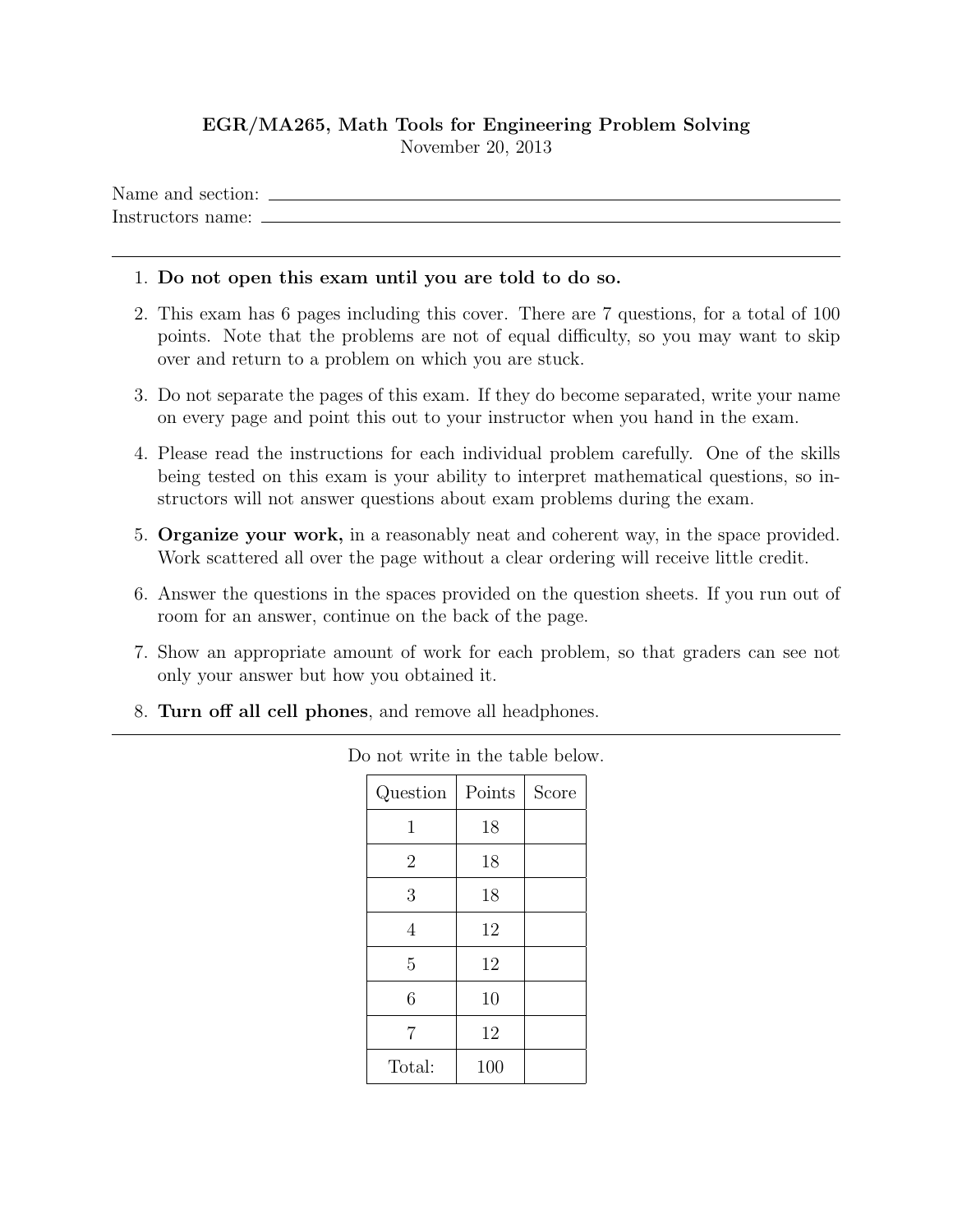1. (a) [9 points] Let  $f(x,y) = \frac{xy+1}{x-y}$ . Find its partial derivatives  $f_x$  and  $f_y$ .

(b) [9 points] Let  $h(x, y, z) = e^{2x}z^3 \ln(y + 1)$ . Find its third order partial derivative  $h_{xyz}$ .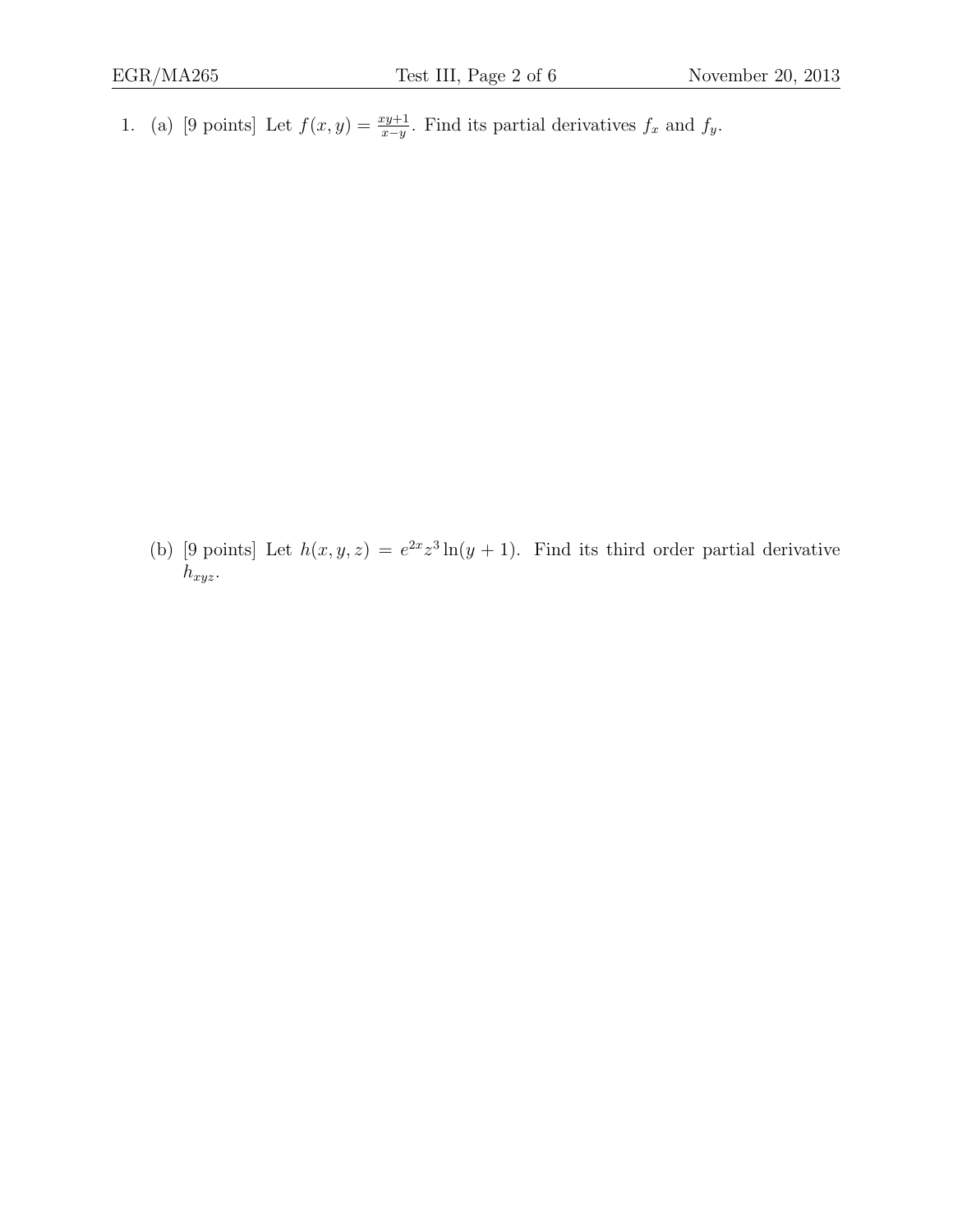2. (a) [9 points] For the function  $g(x, y) = \ln(x - y)$  find a unit vector in the direction of steepest descent at the point  $P(3, 2)$ . Also, find the rate of descent in this direction.

(b) [9 points] Find the directional derivative of  $g(x, y)$  at  $P(3, 2)$  in the direction of  $-{\bf i} + 2{\bf j}$ .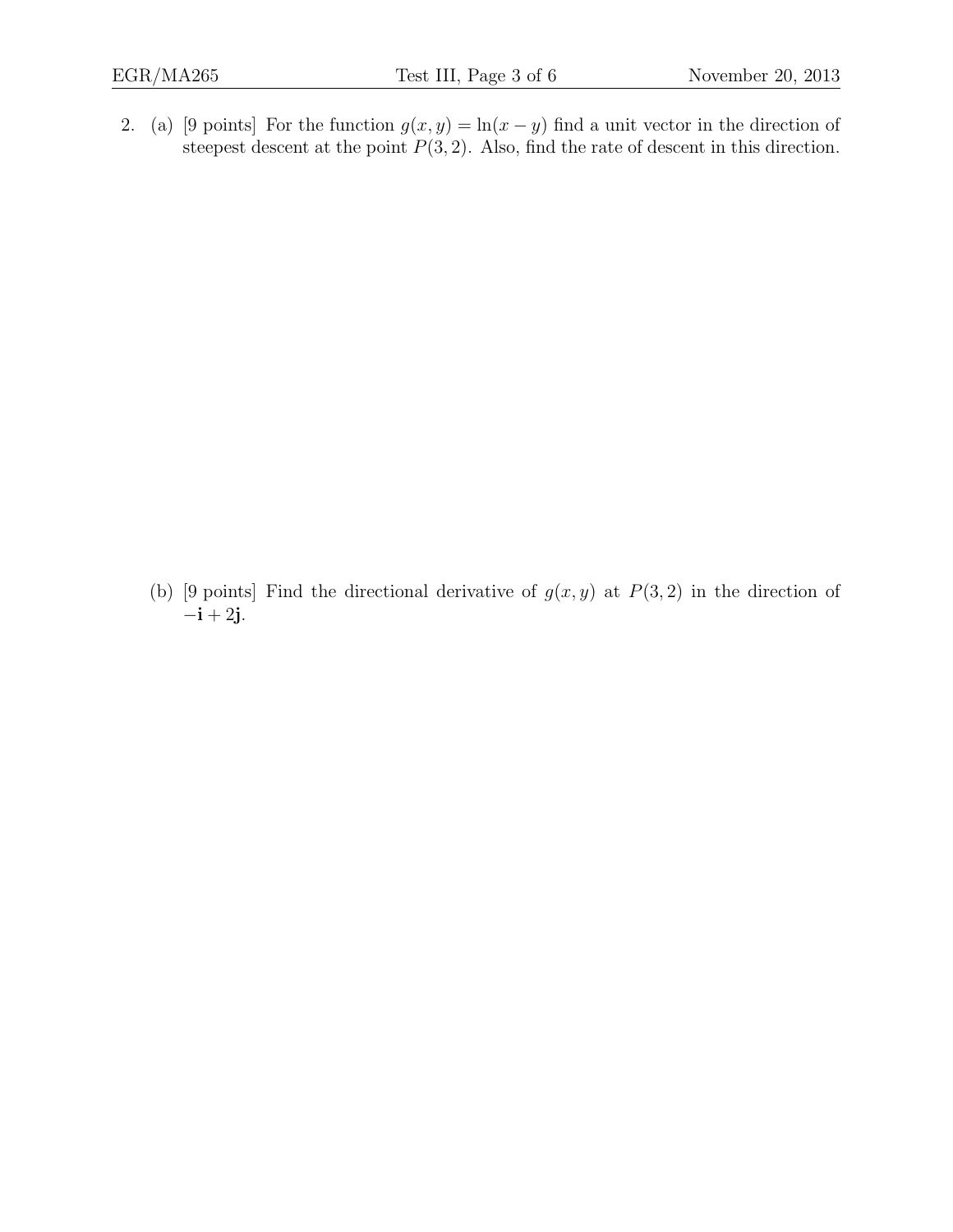3. (a) [12 points] Find an equation for the tangent plane to the level surface  $(x - y)^2$  –  $3z^2 + 3 = 0$  at the point  $(1, 1, -1)$ .

(b) [6 points] Find parametric equations for the normal line  $(x - y)^2 - 3z^2 + 3 = 0$  at the point  $(1, 1, -1)$ .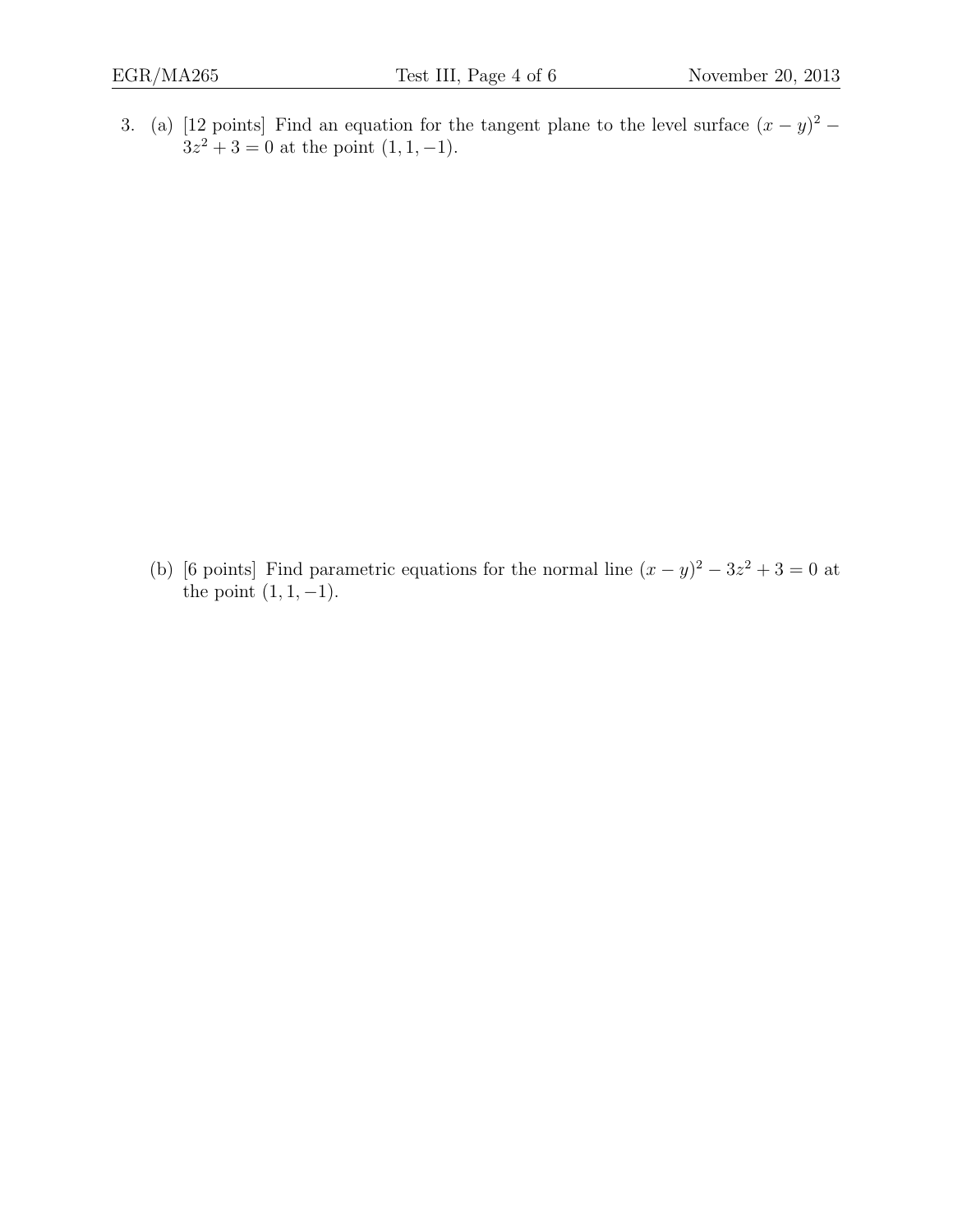4. [12 points] Evaluate  $\int_C (2-x) ds$ , where C is the quarter circle of radius 1, centered at the origin, starting at  $(0, 1)$  and ending at  $(-1, 0)$ .

5. [12 points] Find the work done by the force field

$$
F(x, y) = x^2 y \mathbf{i} + 2ye^{y^2} \mathbf{j}
$$

along the curve traced by  $r(t) = t^3 \mathbf{i} + t \mathbf{j}$ ,  $0 \le t \le 1$ .